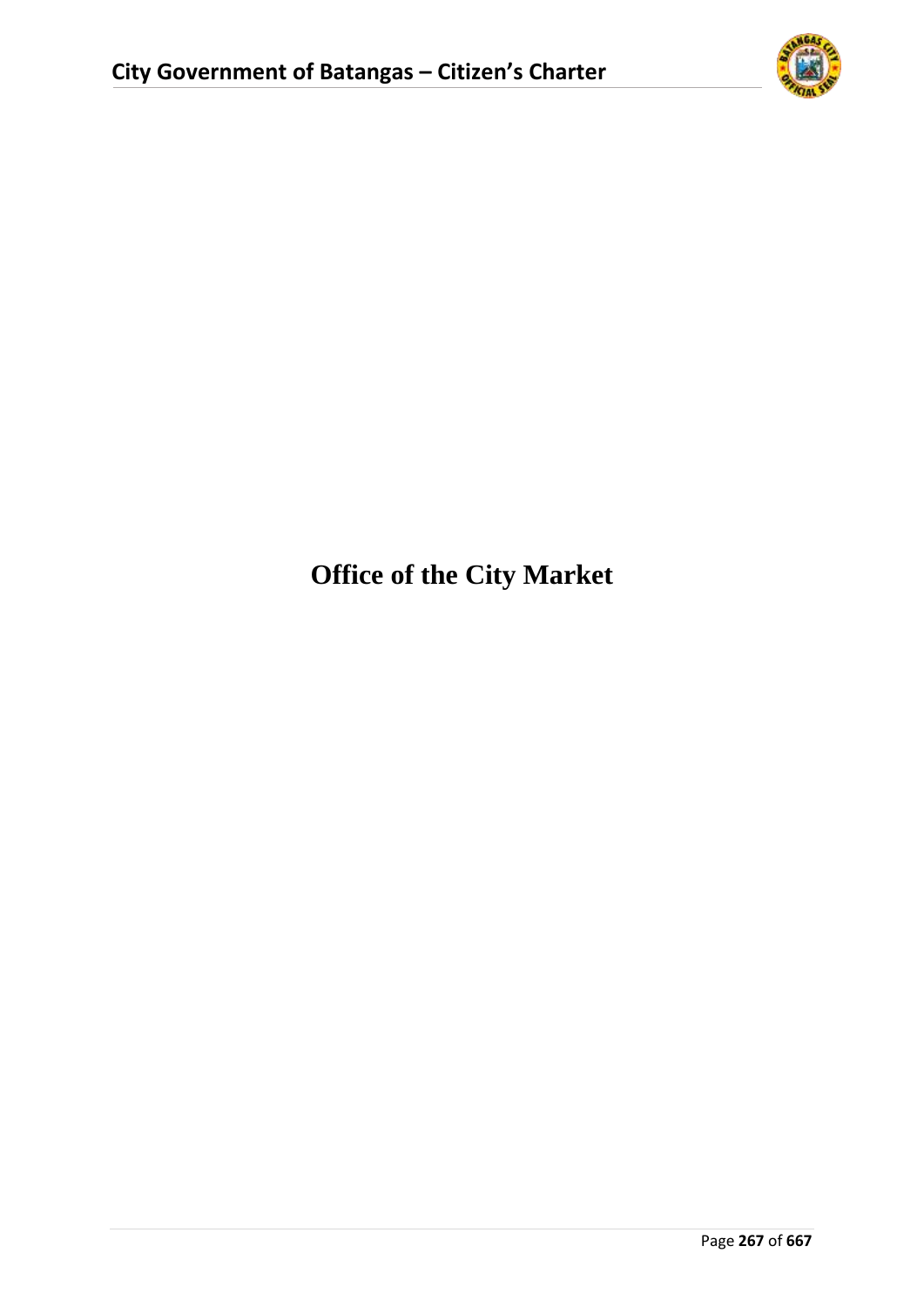

# *OFFICE OF THE CITY MARKET*

#### V. **Mandate:**

The Office of the City Market Administrator is an income generating institution of the city government and charged with the rendition of basic services to the people in becoming bigger and broader not only in terms of building facilities but also on its manpower requirements.

#### VI. **Vision:**

The Batangas City Public Market envisions of becoming a center of quality trade of goods and services in terms of employees, facilities and market operations.

It seeks to develop competitive and innovative employees as manifested by their values of honesty, integrity, innovative and responsive public servants as these are their sword to face the challenges of the next millennium.

#### VII.**Mission:**

Cognizant to the realization of its vision, the City Public Market shall create an atmosphere of public satisfaction in the operation of its economic activities.

It shall continuously plan for innovative approaches in the City Market and enhance employee competencies in order to motivate them and upgrade their morale.

#### VIII.**Service Pledge:**

We commit:

- 1. To render genuine basic services to the public towards the upliftment of the image of the City Market and the City Government as a whole.
- 2. To effectively and efficiently implement provisions, rules and regulations regarding the market and slaughterhouse operation.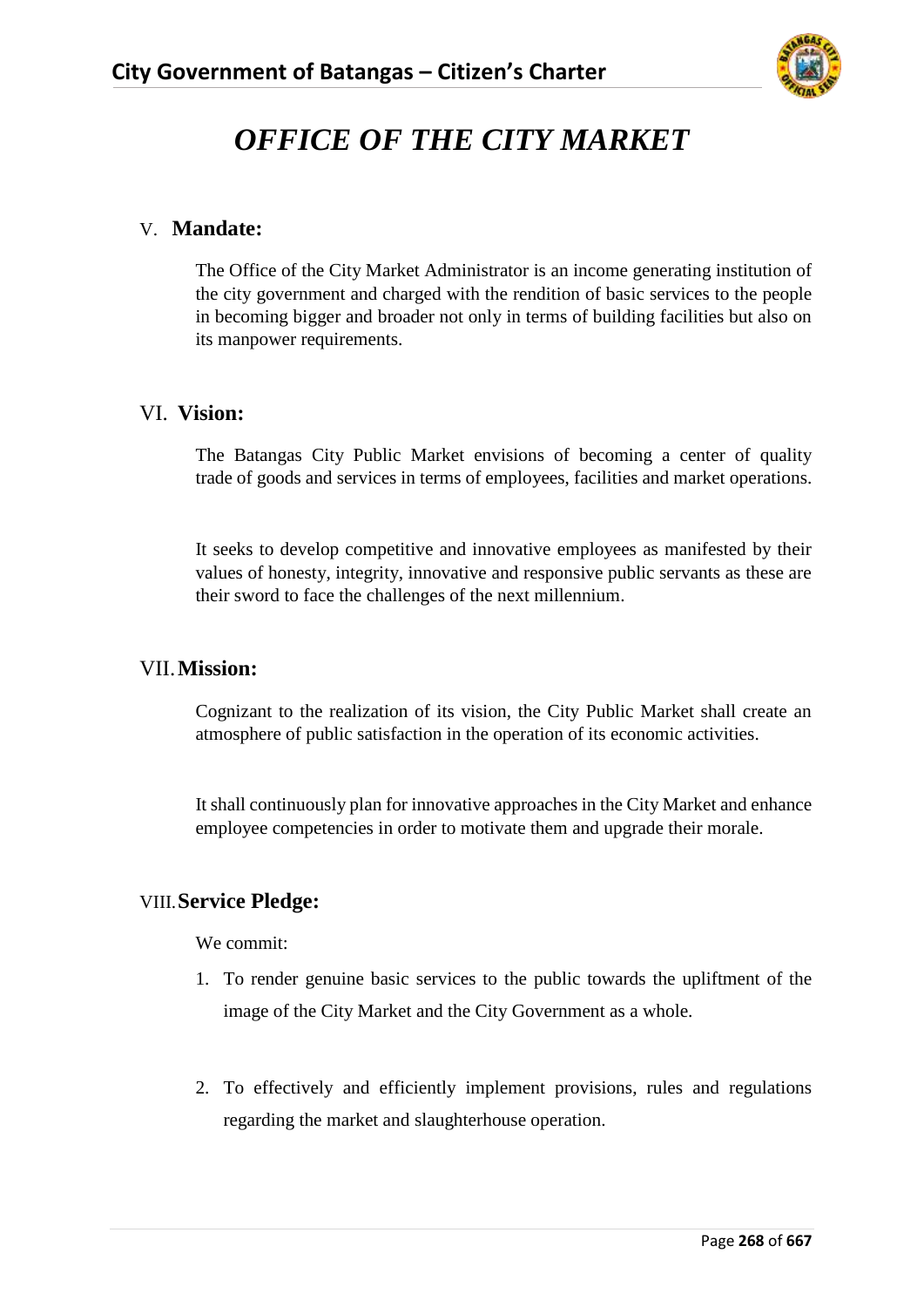

- 3. To administer and supervise the three City Public Markets and slaughterhouse, buildings, facilities and equipment and its premises.
- 4. To inspire and motivate Market Personnel to do their duties and responsibilities as public servants.
- 5. To coordinate with the different line agencies, Office of the City Government regarding cleanliness and orderliness, construction and repair of the City Market premises and building facilities.

#### **List of Services**

Receives Application to Lease Market Stall

Collection of Rental for Fixed Stalls

Issuance of Cash Tickets

Issuance of Certification/ Market Clearance

Release of Apprehended Goods

Acceptance of Complaints

Collection of Calibration Fee

Collection of Electrical Fee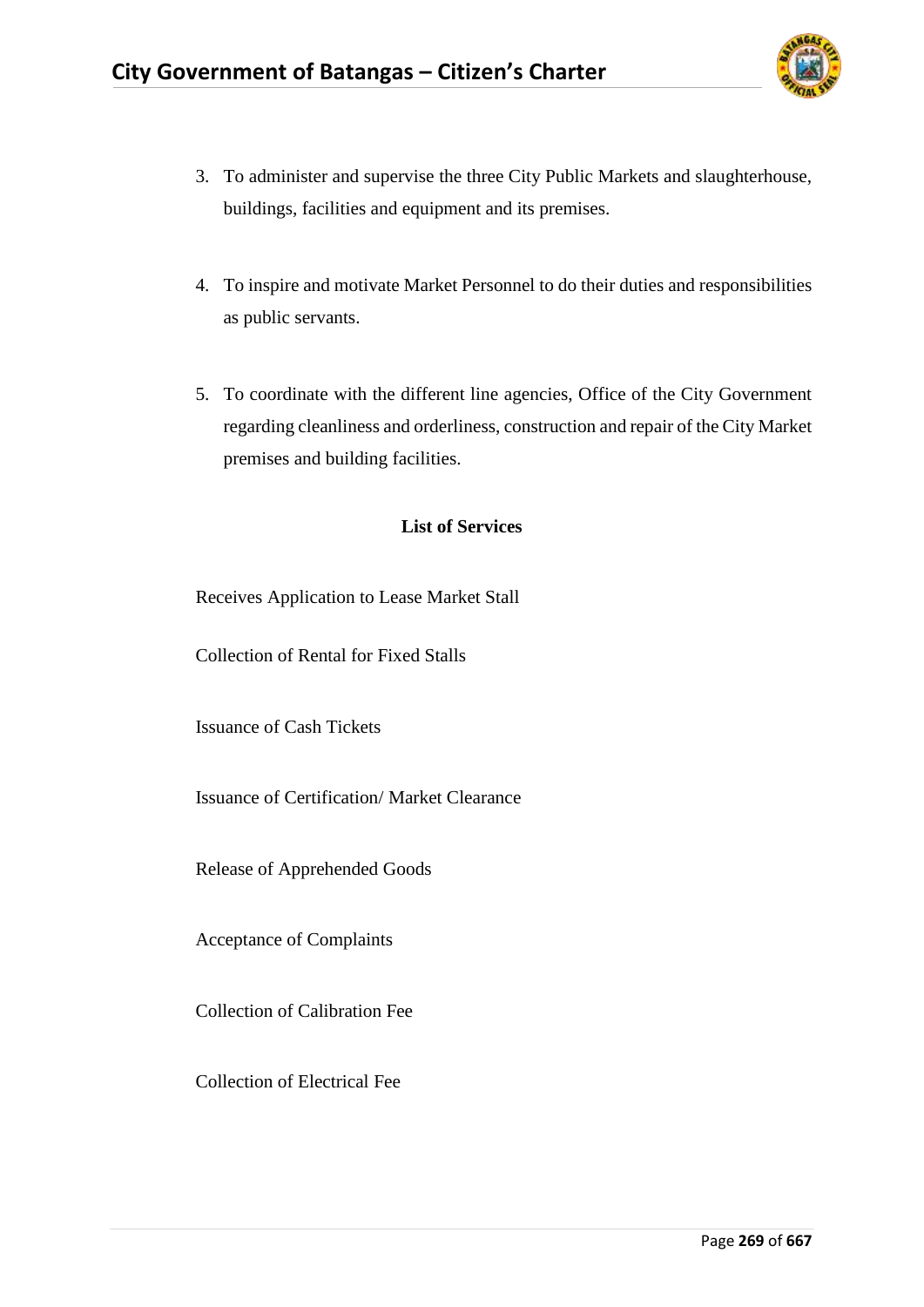

## **1. Receives Application to Lease Market Stall (External)**

Process application to fill in the vacant stalls.

| <b>Office or Division:</b>   | Office of the City Market   |
|------------------------------|-----------------------------|
| <b>Classification:</b>       | Complex                     |
| <b>Types of Transaction:</b> | G2C - Government to Citizen |
| Who may avail:               | New Applicants              |

| <b>Checklist of Requirements</b>                   |                      | <b>Where to Secure</b>                                  |             |                    |
|----------------------------------------------------|----------------------|---------------------------------------------------------|-------------|--------------------|
| 1 Photocopy of Barangay Clearance                  |                      | Designated Barangay Hall                                |             |                    |
| 1 Photocopy of Community Tax Certificate           |                      | City Treasurer's Office                                 |             |                    |
| 1 Photocopy of 2 valid IDs (Driver's License, SSS) |                      |                                                         |             |                    |
| ID, Passport ID, and other valid ID)               |                      | <b>Concerned Government Agency</b>                      |             |                    |
| 2 copies of $1"$ x $1"$ ID picture                 |                      | Any Photo Center                                        |             |                    |
|                                                    |                      | <b>Fees to be</b><br><b>Processing</b><br><b>Person</b> |             |                    |
| <b>Client Steps</b>                                | <b>Agency Action</b> | Paid                                                    | <b>Time</b> | <b>Responsible</b> |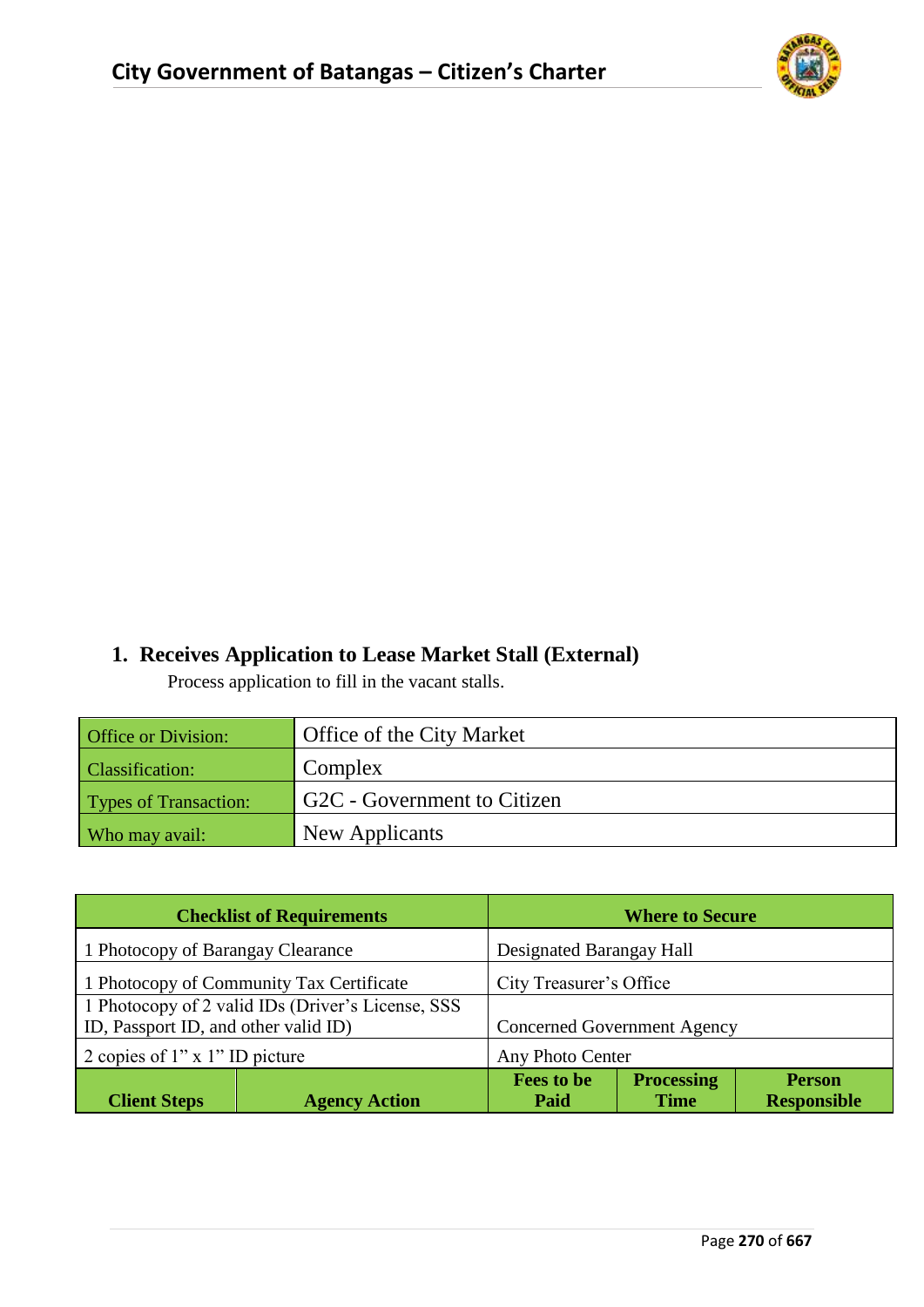

| 1. Approaches the<br>Market<br>Administrator for<br>application to<br>lease market stall            | 1.1. Interviews the applicant<br>1.2. Approves the application<br>1.3 Provides the application<br>form                                                                                                                                                                                                                                              | None                                                                                                                      | 7 minutes  | <b>City Market</b><br>Administrator<br>Office of the City<br>Market                                       |
|-----------------------------------------------------------------------------------------------------|-----------------------------------------------------------------------------------------------------------------------------------------------------------------------------------------------------------------------------------------------------------------------------------------------------------------------------------------------------|---------------------------------------------------------------------------------------------------------------------------|------------|-----------------------------------------------------------------------------------------------------------|
| 2. Fill out the<br>application form<br>and pays the<br>application fee                              | 2.1. Assists in filling out the<br>application form<br>2.2. Receives the payment of<br>the applicant<br>2.3. Issues official receipt as<br>payment for application fee<br>2.4. Upon completion of the<br>requirements, advises the<br>applicant to proceed to the City<br>Legal Office or any law office<br>for application form to be<br>notarized | Php 150.00                                                                                                                | 5 minutes  | Admin. Aide I/<br>Admin. Aide VI /<br>Revenue<br><b>Collection Clerk</b><br>Office of the City<br>Market  |
| 3. Submits<br>notarized<br>application form                                                         | Accepts and verifies the<br>documents submitted                                                                                                                                                                                                                                                                                                     | None                                                                                                                      | 2 minutes  | Admin. Aide I<br>Office of the City<br>Market                                                             |
| 4. Secures<br>transmittal letter<br>for paying<br>occupancy fee                                     | 4.1. Prepares the transmittal<br>letter<br>4.2. Signs the transmittal                                                                                                                                                                                                                                                                               | None                                                                                                                      | 5 minutes  | Admin. Aide I/<br>Admin. Aide VI /<br><b>City Market</b><br>Administrator<br>Office of the City<br>Market |
| 5. Proceeds to the<br>City Treasurer's<br>Office for payment<br>of occupancy fee                    | Receives payment for<br>occupancy fee and issues<br>official receipt                                                                                                                                                                                                                                                                                | Php 10,000.00<br>15,000.00<br>20,000.00<br>30,000.00<br>The Batangas<br><b>City Revenue</b><br>Code 2009,<br>Section 112. | 20 minutes | Revenue<br>Collection Clerk /<br>City Treasurer's<br>Office                                               |
| 6. Returns to City<br>Market Office to<br>submit photocopy<br>of official receipt<br>of payment for | 6.1. Accepts and verifies the<br>documents submitted<br>6.2. Prepares contract of lease                                                                                                                                                                                                                                                             | None                                                                                                                      | 12 minutes | Admin. Aide I/<br>Admin. Aide VI /<br>Office of the City<br>Market                                        |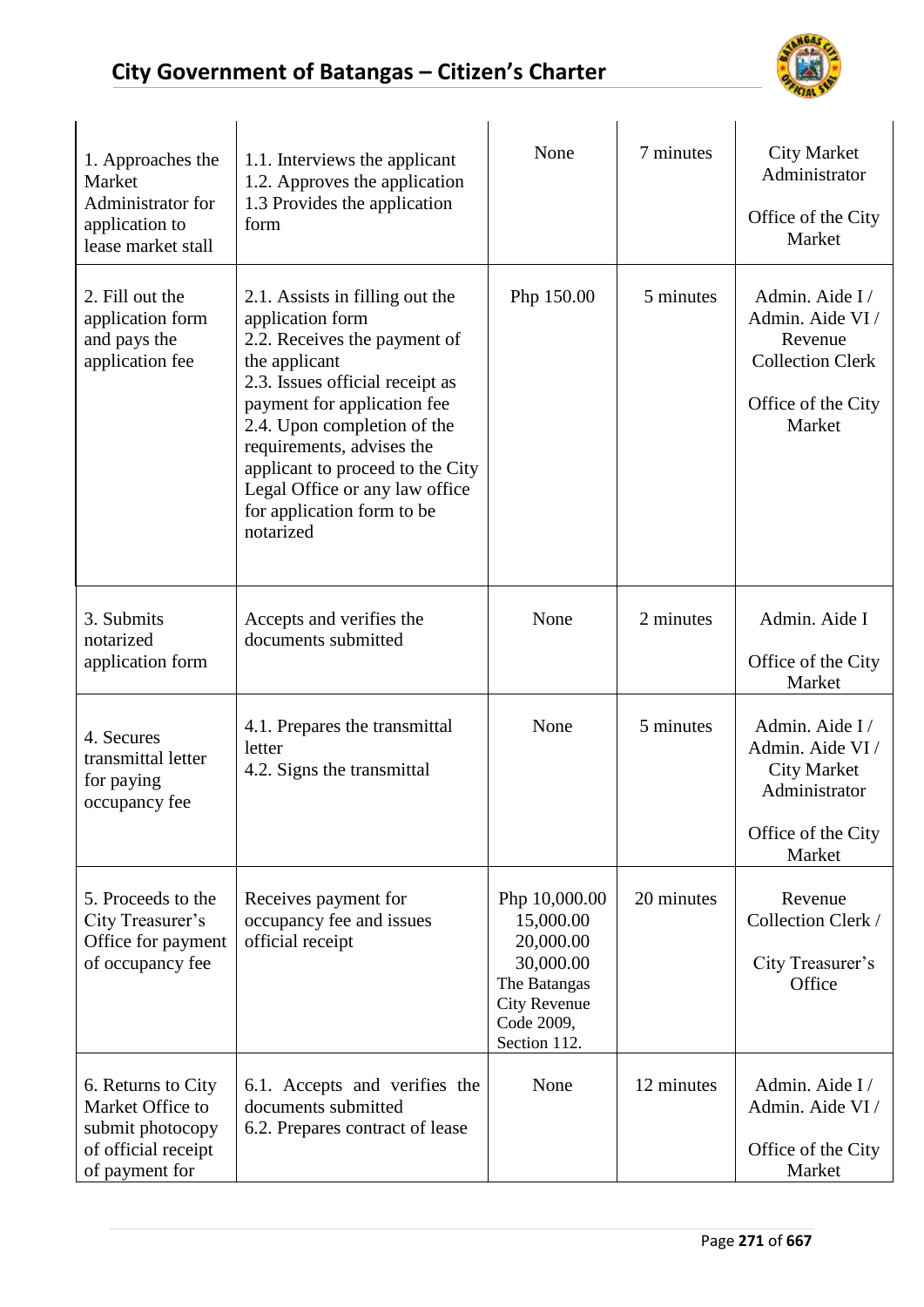

| preparation of<br><b>Contract of Lease</b>                                                     | 6.3. Explains the terms<br>and<br>conditions embodied in<br>the<br><b>Contract of Lease</b>                                                                                                                                                                                                                                                  |      |                                 |                                                                                                                  |
|------------------------------------------------------------------------------------------------|----------------------------------------------------------------------------------------------------------------------------------------------------------------------------------------------------------------------------------------------------------------------------------------------------------------------------------------------|------|---------------------------------|------------------------------------------------------------------------------------------------------------------|
| 7. Signs the<br><b>Contract of Lease</b><br>(as Lessee) and<br>waits for<br>document's release | 7.1. Signs the Contract of<br>Lease(as Lessor)<br>7.2. Informs the client to return<br>after 3 working days for the<br>release of Contract of Lease<br>7.3. Forwards Contract of<br>Lease to the City Mayor's<br>Office for signature of City<br>Mayor<br>7.4. Forwards the Contract of<br>Lease to the City Legal Office<br>to be notarized | None | 2 minutes<br>1 minute<br>3 days | <b>City Market</b><br>Administrator<br>Office of the City<br>Market<br>City Mayor<br>Office of the City<br>Mayor |
| 8. Signs in the<br>logbook to claim<br>the approved<br><b>Contract of Lease</b>                | Release the Contract of Lease                                                                                                                                                                                                                                                                                                                | None | 2 minutes                       | Admin. Aide I<br>Admin. Aide VI<br>Office of the City<br>Market                                                  |
| <b>Total:</b>                                                                                  |                                                                                                                                                                                                                                                                                                                                              |      | 3 days and<br>56 minutes        |                                                                                                                  |

## **2. Collection of Rentals for Fixed Stalls (External)**

There shall be collected from the lessees of stalls in the City Market as payment of rental for fixed stalls, per square meter or fraction thereof.

| <b>Office or Division:</b>   | Office of the City Market   |
|------------------------------|-----------------------------|
| <b>Classification:</b>       | Simple                      |
| <b>Types of Transaction:</b> | G2C - Government to Citizen |
| Who may avail:               | <b>Stall Holders</b>        |

| <b>Checklist of Requirements</b> |                      |                                                                                                      | <b>Where to Secure</b> |  |
|----------------------------------|----------------------|------------------------------------------------------------------------------------------------------|------------------------|--|
| None                             |                      | None                                                                                                 |                        |  |
| <b>Client Steps</b>              | <b>Agency Action</b> | <b>Processing</b><br><b>Fees to be</b><br><b>Person</b><br><b>Time</b><br>Paid<br><b>Responsible</b> |                        |  |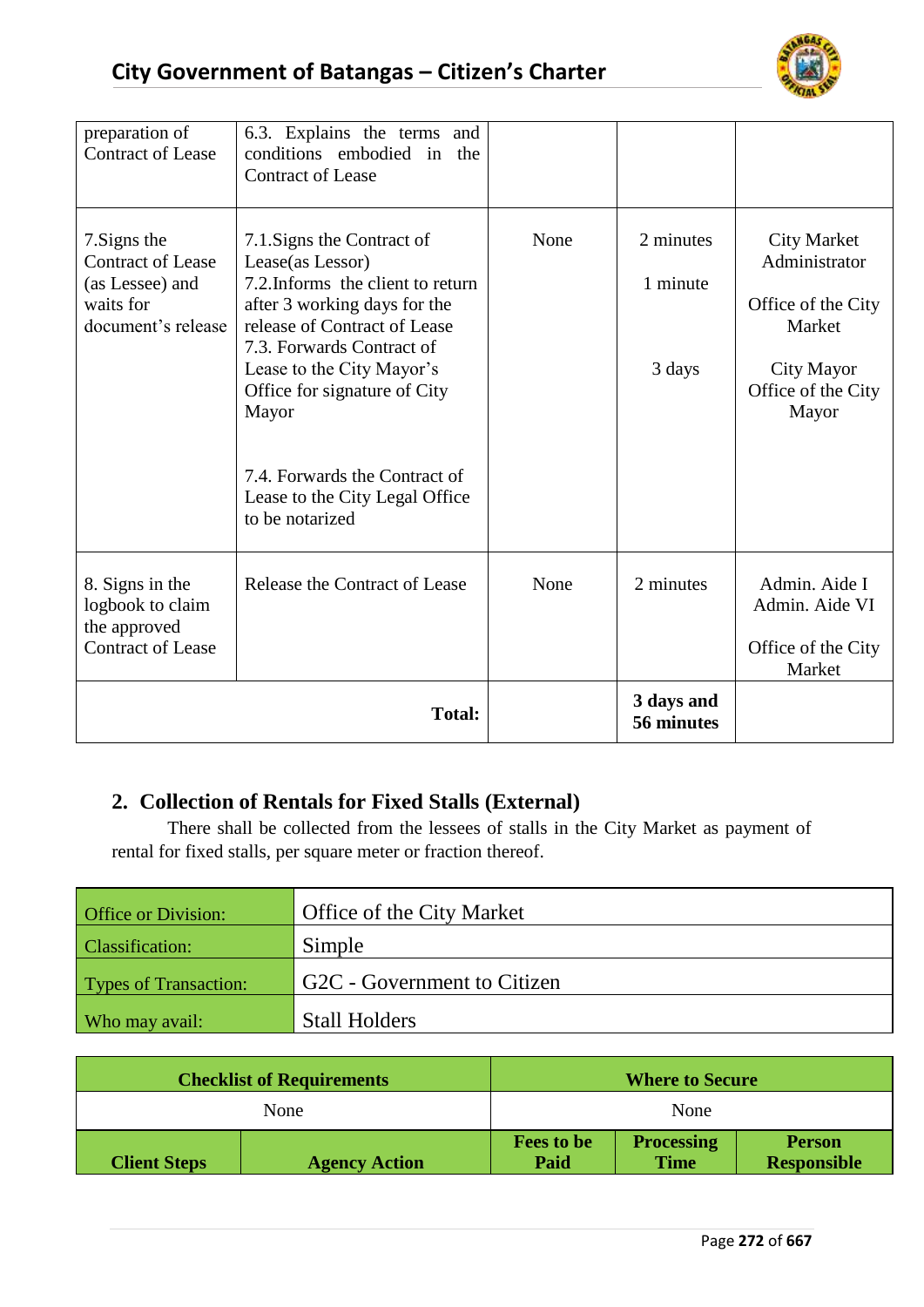

| 1. Approaches the<br>assigned market<br>personnel for<br>payment of rentals<br>for Fixed Stalls | 1.1. Verifies monthly rental<br>payment<br>1.2. Receives payment and<br>issues Official Receipt for<br>market stall rental | Php $8.00x$<br>sq.m.<br>$x$ 30 days<br>The Batangas<br><b>City Revenue</b><br>Code 2009,<br>Section 109. | 4 minutes | Revenue<br><b>Collection Clerk</b><br>Office of the City<br>Market |
|-------------------------------------------------------------------------------------------------|----------------------------------------------------------------------------------------------------------------------------|----------------------------------------------------------------------------------------------------------|-----------|--------------------------------------------------------------------|
|                                                                                                 | <b>Total:</b>                                                                                                              |                                                                                                          | 4 minutes |                                                                    |

### **3. Issuance of Cash Tickets (External)**

 $\overline{\phantom{a}}$ 

Cash tickets shall be issued to an occupant of the market premises or transient vendors. The cash tickets shall pertain only to the person to whom it is issued and shall be good only for the space of the market premises to which he/she is assigned.

| <b>Office or Division:</b> | Office of the City Market                         |
|----------------------------|---------------------------------------------------|
| <b>Classification:</b>     | Simple                                            |
| Types of Transaction:      | G2C - Government to Citizen                       |
| Who may avail:             | <b>Transient Vendor / Temporary Stall Holders</b> |

| <b>Checklist of Requirements</b>                                                               |                                                                                                                                                                                                                  |                                                                                                                                                  | <b>Where to Secure</b>           |                                                                    |
|------------------------------------------------------------------------------------------------|------------------------------------------------------------------------------------------------------------------------------------------------------------------------------------------------------------------|--------------------------------------------------------------------------------------------------------------------------------------------------|----------------------------------|--------------------------------------------------------------------|
|                                                                                                | None                                                                                                                                                                                                             | None                                                                                                                                             |                                  |                                                                    |
| <b>Client Steps</b>                                                                            | <b>Agency Action</b>                                                                                                                                                                                             | <b>Fees to be Paid</b>                                                                                                                           | <b>Processing</b><br><b>Time</b> | <b>Person</b><br><b>Responsible</b>                                |
| 1. Approaches the<br>assigned market<br>personnel                                              | 1.1. Assists and assesses<br>tariff/market fee                                                                                                                                                                   | None                                                                                                                                             | 1 minute                         | Market Inspector<br>Office of the City<br>Market                   |
| 2. Pays the assessed<br>tariff/market fee and<br>gets the equivalent<br>amount of cash tickets | 2.1. Receives payment and<br>issues cash tickets<br>2.2. Torn in half the cash<br>tickets, one half to be<br>given to the space<br>occupant or vendor and the<br>other to be retained by the<br>market collector | Corresponding<br>Rates<br>(The Batangas<br><b>City Revenue</b><br>Code of 2009,<br>Section 109.<br><b>Market Sections</b><br>and Market<br>Fees) | 2 minutes                        | Revenue<br><b>Collection Clerk</b><br>Office of the City<br>Market |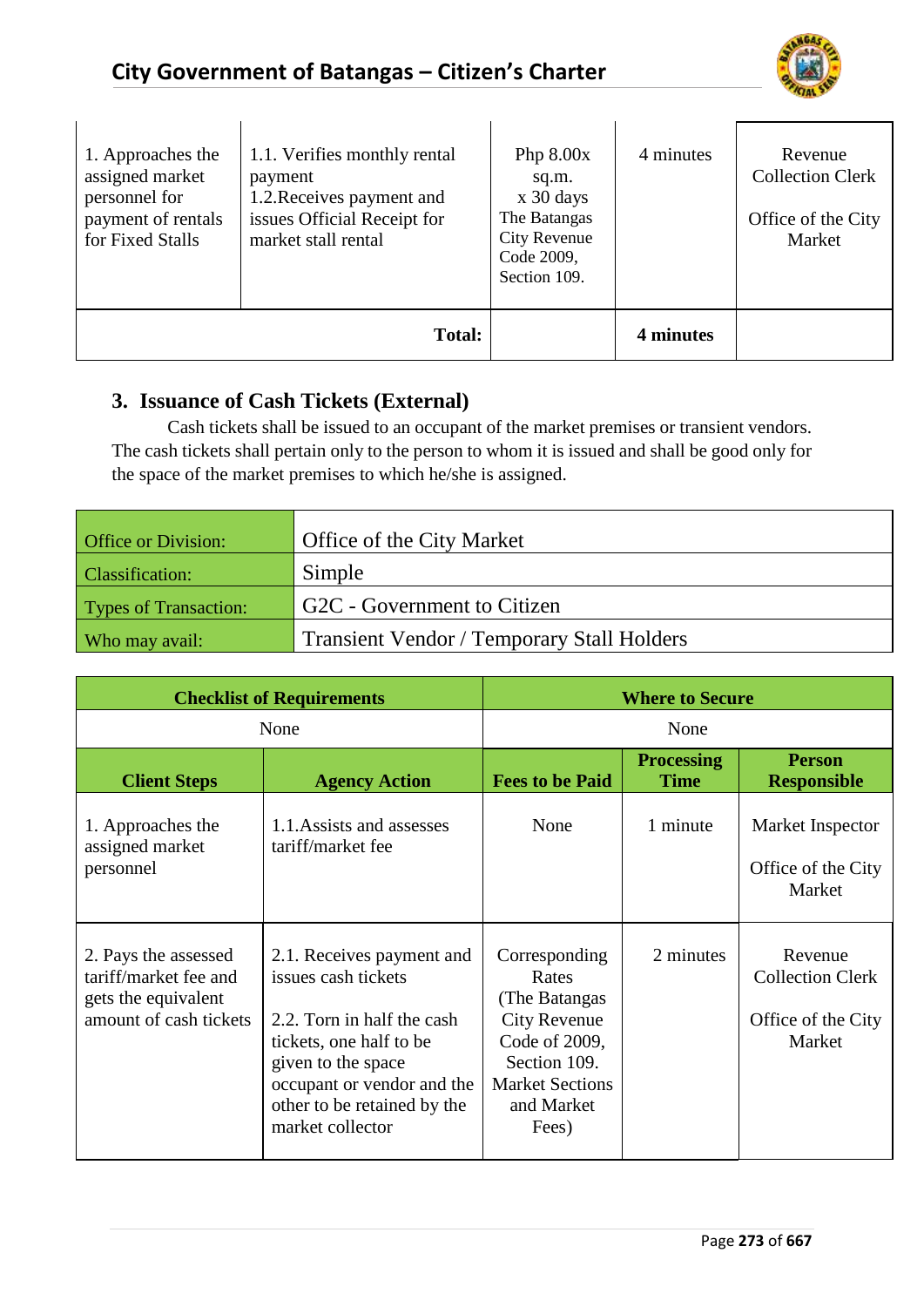

| 2.3. Thanks the vendor /<br>temporary stall holder. |           |  |
|-----------------------------------------------------|-----------|--|
| <b>Total:</b>                                       | 3 minutes |  |

#### **4. Issuance of Certification / Market Clearance (External)**

Issue the Certification/Market Clearance requested by the clients for securing/renewing of Mayor's Permit.

| Office or Division:          | Office of the City Market   |
|------------------------------|-----------------------------|
| <b>Classification:</b>       | Simple                      |
| <b>Types of Transaction:</b> | G2C - Government to Citizen |
| Who may avail:               | <b>Stall Holders</b>        |

| <b>Checklist of Requirements</b>                                                 |                                                                          | <b>Where to Secure</b>                                                                     |                         |                                                                           |  |
|----------------------------------------------------------------------------------|--------------------------------------------------------------------------|--------------------------------------------------------------------------------------------|-------------------------|---------------------------------------------------------------------------|--|
| 1 Photocopy of Official Receipt of                                               |                                                                          |                                                                                            | City Treasurer's Office |                                                                           |  |
| Occupancy Fee<br>1 Photocopy of Mayor's Permit for the<br>previous year          |                                                                          | <b>Business Permits and Licensing Office</b>                                               |                         |                                                                           |  |
| <b>Client Steps</b>                                                              | <b>Agency Action</b>                                                     | <b>Fees to be</b><br><b>Processing</b><br><b>Time</b><br>Paid<br><b>Person Responsible</b> |                         |                                                                           |  |
| 1. Approaches the<br>assigned market<br>personnel for<br>verification of records | Verifies records                                                         | None                                                                                       | 2 minutes               | <b>Revenue Collection</b><br><b>Clerk</b><br>Office of the City<br>Market |  |
| 2. Proceeds to the<br>Market Administrator<br>for issuance of routine.<br>slip   | 2.1. Interviews the stall<br>holder<br>2.2. Provides the routine<br>slip | None                                                                                       | 5 minutes               | <b>City Market</b><br>Administrator/<br>Office of the City<br>Market      |  |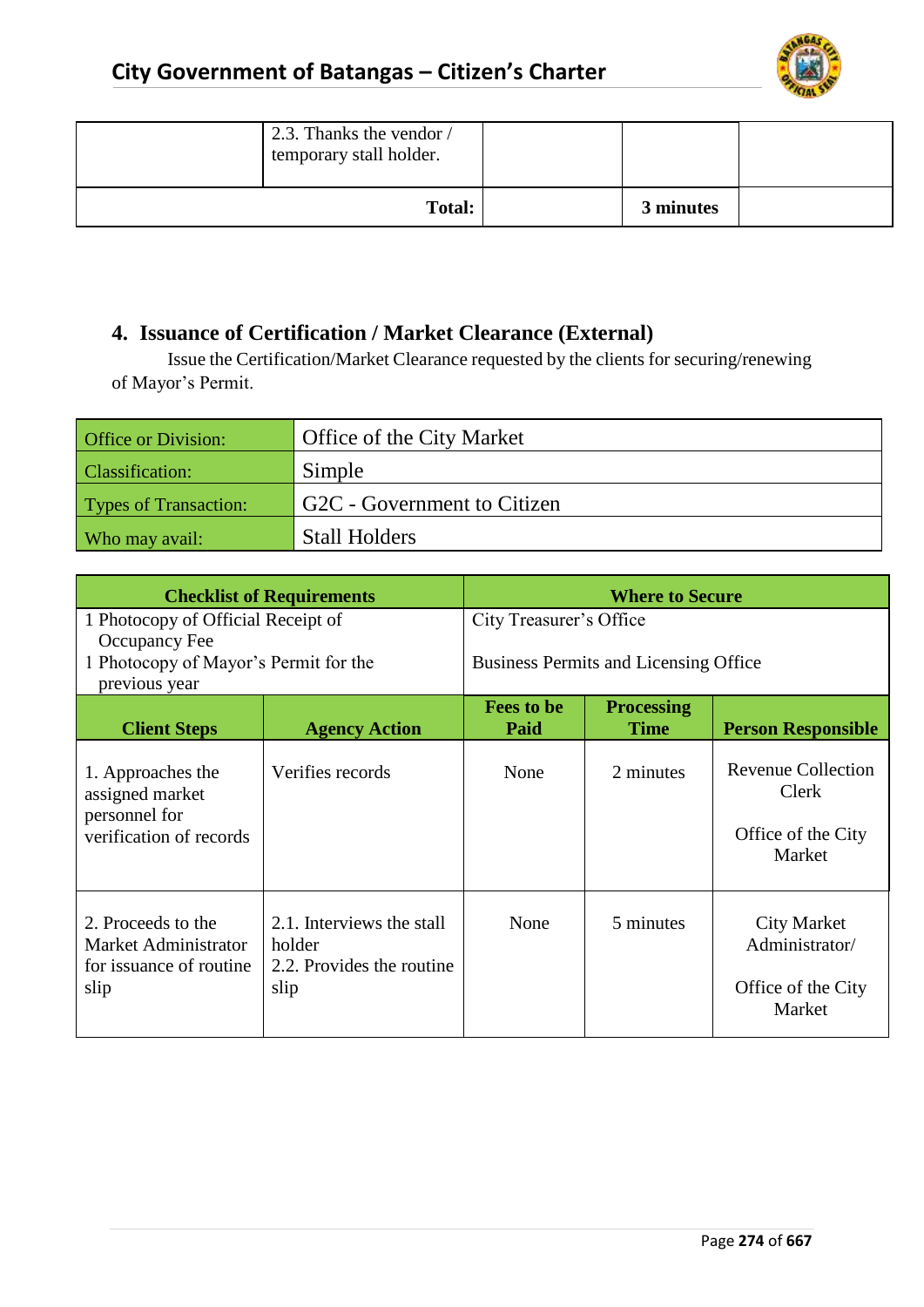

| 3. Pays the amount<br>due and waits for the<br>issuance of<br>certification/market<br>clearance | 3.1. Prepares<br>certification/market<br>clearance<br>3.2. Receives payment<br>for certification<br>fee/market clearance<br>and issues official<br>receipt | Php 80.00        | 4 minutes  | Market Supervisor<br>III / Local Revenue<br>Collection Officer I/<br>Revenue<br>Collection Clerk /<br>Office of the City<br>Market |
|-------------------------------------------------------------------------------------------------|------------------------------------------------------------------------------------------------------------------------------------------------------------|------------------|------------|------------------------------------------------------------------------------------------------------------------------------------|
|                                                                                                 | Total:                                                                                                                                                     | <b>Php 80.00</b> | 11 minutes |                                                                                                                                    |

## **5. Release of Apprehended Goods (External)**

Release the apprehended goods to the ambulant/illegal vendor when the agreement is being settled.

| <b>Office or Division:</b> | Office of the City          |
|----------------------------|-----------------------------|
| <b>Classification:</b>     | Simple                      |
| Types of Transaction:      | G2C - Government to Citizen |
| Who may avail:             | Ambulant / Illegal Vendors  |

| <b>Checklist of Requirements</b>                                                                     |                                                                                                              | <b>Where to Secure</b>    |                                  |                                                                              |
|------------------------------------------------------------------------------------------------------|--------------------------------------------------------------------------------------------------------------|---------------------------|----------------------------------|------------------------------------------------------------------------------|
| None                                                                                                 |                                                                                                              | None                      |                                  |                                                                              |
| <b>Client Steps</b>                                                                                  | <b>Agency Action</b>                                                                                         | <b>Fees to be</b><br>Paid | <b>Processing</b><br><b>Time</b> | <b>Person</b><br><b>Responsible</b>                                          |
| 1. Approaches the<br>market security<br>officer who<br>confiscated the<br>goods                      | Records all the details<br>regarding<br>apprehended/confiscated<br>goods                                     | None                      | 30 minutes                       | Security Officer II<br><b>Security Guard</b><br>Office of the City<br>Market |
| 2. Writes a sworn<br>statement<br>(Sinumpaang<br>Salaysay) stating<br>their compromised<br>agreement | 2.1. Accepts the prepared<br><b>Sworn Statement</b><br>2.2. Releases the<br>apprehended/confiscated<br>goods | None                      | 10 minutes                       | Security Officer II<br><b>Security Guard</b><br>Office of the City<br>Market |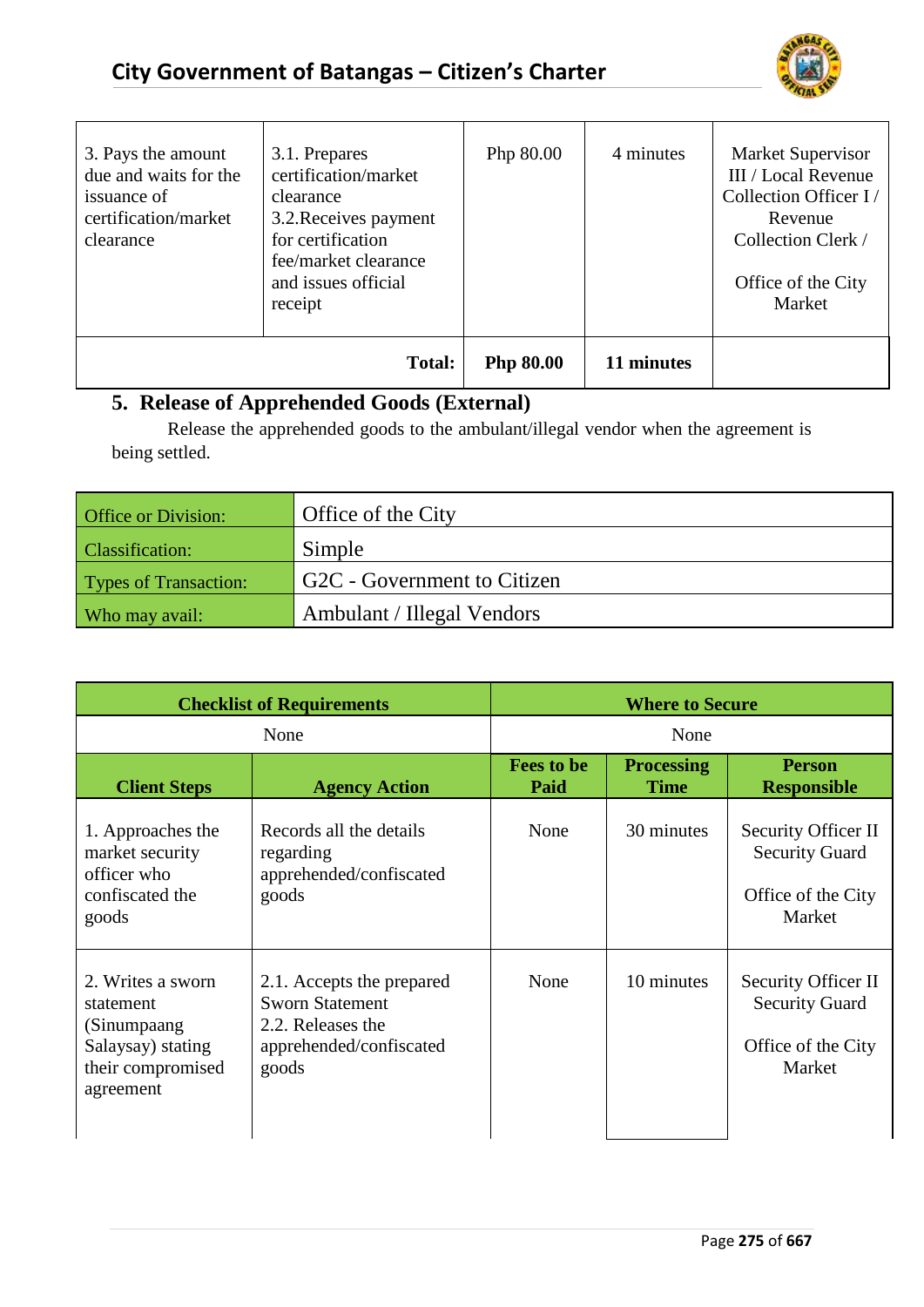

| <b>Total:</b> | <b>None</b> | 40 minutes |  |
|---------------|-------------|------------|--|
|---------------|-------------|------------|--|

## **6. Acceptance of Complaints (External)**

The clients report complaints to the market management.

| <b>Office or Division:</b> | <b>Office of the City Market</b> |
|----------------------------|----------------------------------|
| <b>Classification:</b>     | Simple                           |
| Types of Transaction:      | G2C - Government to Citizen      |
| Who may avail:             | <b>General Public</b>            |

|                                                               | <b>Checklist of Requirements</b>                                           |                           | <b>Where to Secure</b>           |                                                                              |
|---------------------------------------------------------------|----------------------------------------------------------------------------|---------------------------|----------------------------------|------------------------------------------------------------------------------|
| None                                                          |                                                                            | None                      |                                  |                                                                              |
| <b>Client Steps</b>                                           | <b>Agency Action</b>                                                       | <b>Fees to be</b><br>Paid | <b>Processing</b><br><b>Time</b> | <b>Person</b><br><b>Responsible</b>                                          |
| 1. Report complaint to<br>guard on duty/officer<br>of the day | 1.1. Accepts and<br>records the complaint<br>1.2. Settles the<br>complaint | None                      | 30 minutes                       | Security Officer II<br><b>Security Guard</b><br>Office of the City<br>Market |
|                                                               | <b>Total:</b>                                                              | <b>None</b>               | 30 minutes                       |                                                                              |

## **7. Collection of Calibration Fee (External)**

There shall be collected from the lessees of stalls in the City Market as payment for calibration of weighing scale.

| <b>Office or Division:</b>   | Office of the City Market   |
|------------------------------|-----------------------------|
| <b>Classification:</b>       | Simple                      |
| <b>Types of Transaction:</b> | G2C - Government to Citizen |
| Who may avail:               | <b>Stall Holders</b>        |

| <b>Checklist of Requirements</b><br><b>Where to Secure</b> |  |  |
|------------------------------------------------------------|--|--|
|------------------------------------------------------------|--|--|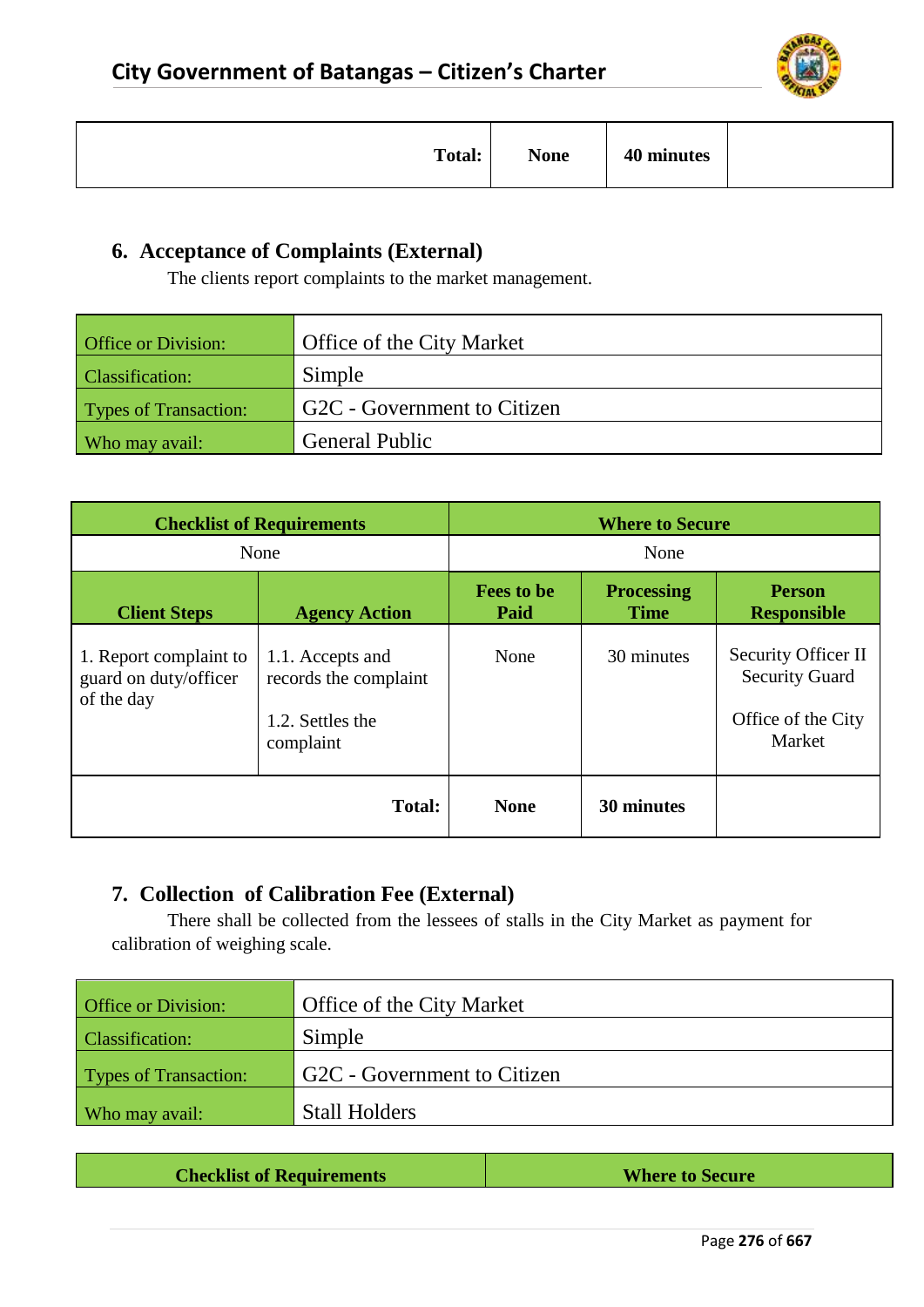

| None                                                                                                                                      |                                                                                                                                     | None                                                                                                                                                     |                                  |                                                                                                    |
|-------------------------------------------------------------------------------------------------------------------------------------------|-------------------------------------------------------------------------------------------------------------------------------------|----------------------------------------------------------------------------------------------------------------------------------------------------------|----------------------------------|----------------------------------------------------------------------------------------------------|
| <b>Client Steps</b>                                                                                                                       | <b>Agency Action</b>                                                                                                                | <b>Fees to be</b><br>Paid                                                                                                                                | <b>Processing</b><br><b>Time</b> | <b>Person</b><br><b>Responsible</b>                                                                |
| 1. Approaches the<br>assigned market<br>personnel for the<br>calibration of<br>weighing scale and<br>payment of<br><b>Calibration Fee</b> | 1.1. Calibrates the stall<br>holder's weighing scale<br>1.2. Receives payment and<br>issues Official Receipt for<br>calibration fee | With capacity<br>of $10kg$ .<br>>Php20.00<br>With capacity<br>of more than<br>$10$ kg.<br>>Php33.00<br>The Batangas<br><b>City Revenue</b><br>Code 2009. | 2 minutes                        | Admin. Aide I<br>Electrician<br>Revenue<br><b>Collection Clerk</b><br>Office of the City<br>Market |
| Total:                                                                                                                                    |                                                                                                                                     |                                                                                                                                                          | 2 minutes                        |                                                                                                    |

## **8. Collection of Electrical Fee (External)**

There shall be collected from the lessees of stalls in the City Market as payment for electric bill consumption.

| <b>Office or Division:</b>   | Office of the City Market   |
|------------------------------|-----------------------------|
| <b>Classification:</b>       | Simple                      |
| <b>Types of Transaction:</b> | G2C - Government to Citizen |
| Who may avail:               | <b>Stall Holders</b>        |

| <b>Checklist of Requirements</b>                                                                 |                                                                                                                                 | <b>Where to Secure</b>                                                         |           |                                                                    |
|--------------------------------------------------------------------------------------------------|---------------------------------------------------------------------------------------------------------------------------------|--------------------------------------------------------------------------------|-----------|--------------------------------------------------------------------|
| Electric Bill                                                                                    |                                                                                                                                 | Office of the City Market                                                      |           |                                                                    |
| <b>Client Steps</b>                                                                              | <b>Agency Action</b>                                                                                                            | <b>Processing</b><br><b>Fees to be</b><br><b>Person</b><br><b>Time</b><br>Paid |           | <b>Responsible</b>                                                 |
| 1. Approaches the<br>assigned market<br>personnel for the<br>payment of<br><b>Electrical Fee</b> | 1.1. Verifies electric bill<br>consumption record<br>1.2. Receives payment and<br>issues Official Receipt for<br>electrical fee | Php14.00 $x$<br>kilowatt hour                                                  | 4 minutes | Revenue<br><b>Collection Clerk</b><br>Office of the City<br>Market |